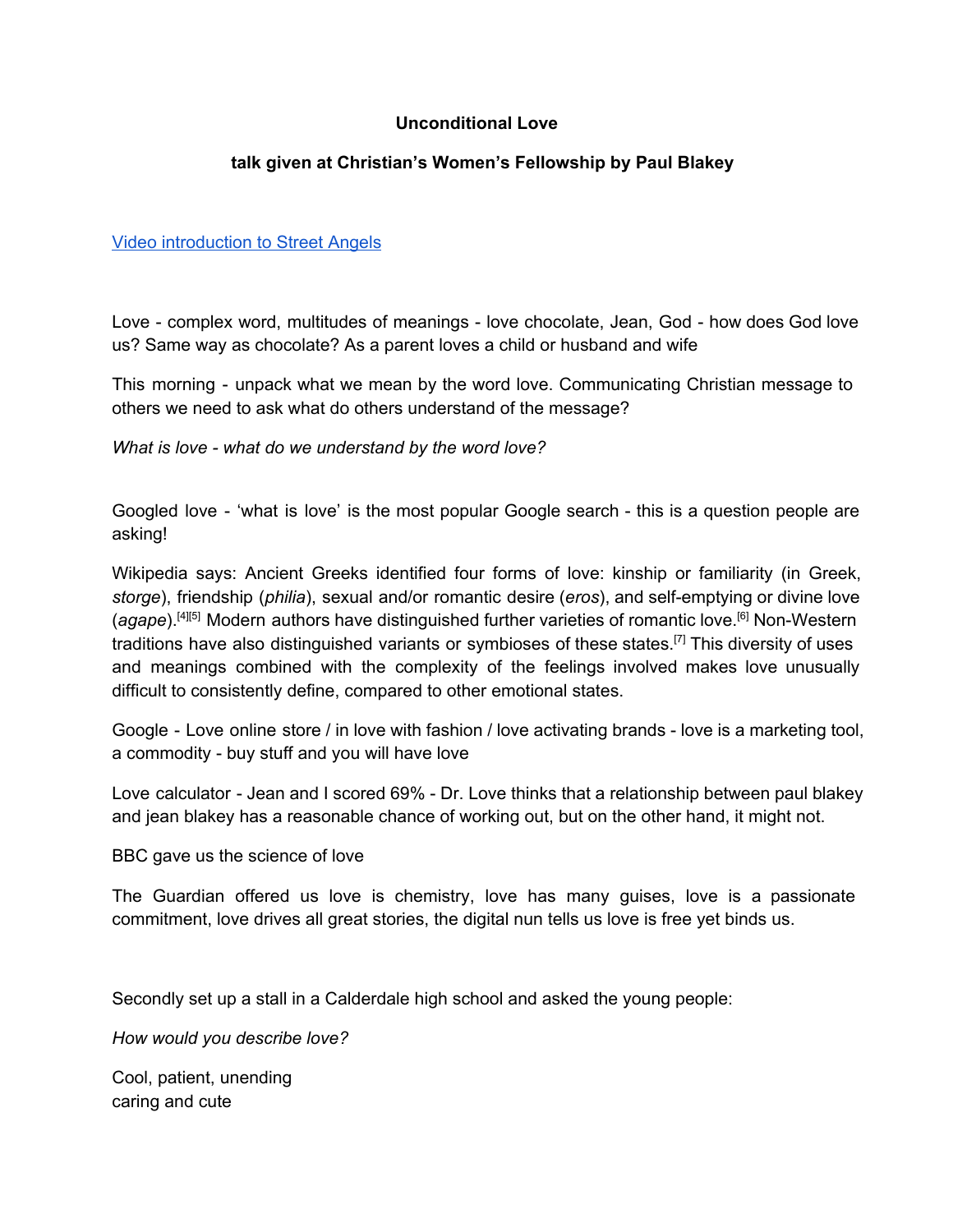never gives up very good a feeling brings people together a warm feeling, amazing trust and protecting each other cute, faithful, loving its a nice feeling and you should respect your partner **Scary** when you like something a lot a wonderful thing very good wonderful happy and caring having passion in someone friendly, trust sick something that lasts forever cute and non secrative love is love love is a beautiful thing / a beautiful feeling hopeful being loyal complicated

#### *What is best example of true love you have ever seen?*

Harry and his cat (few answers!) friendship mum and dad **Titanic** kiss Pinochioo forgiveness, caring, loving share things Shrek with my parents should say The Bible but I think a Vampire book kiss, sacrifice films hugging, talking and kissing Jesus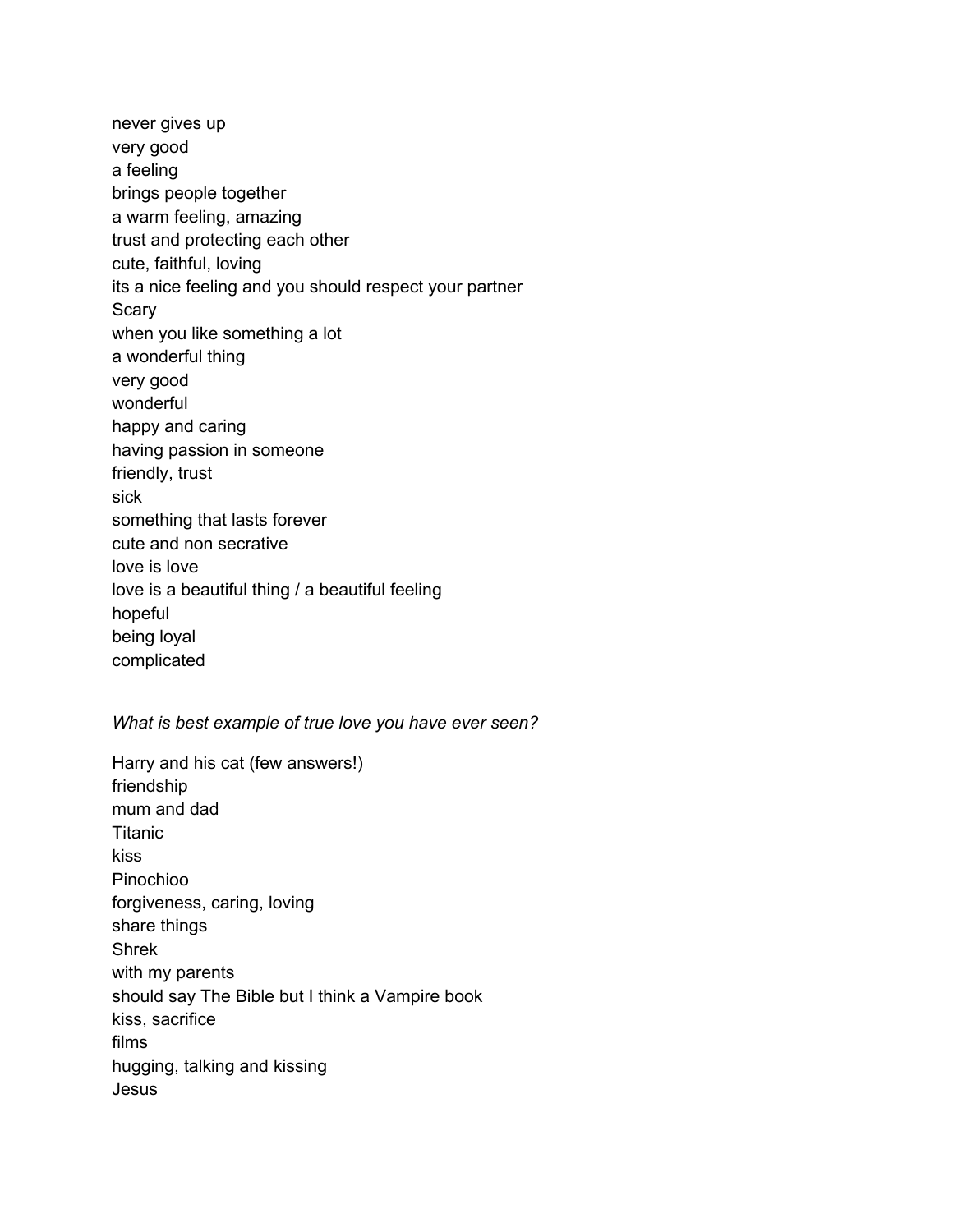Father Christmas Lukas and Tamarah on movies and TV Grandma and Grandad married for 50 years prince and princess Corrie Romeo and Juliette being protective someone caring for someone else a wedding romance happy ending loyalty on Benidorm

What do songs tell us about love?

Nat King Cole - 'When I fall in love' Whitney Houston - 'Saving all my love for you' Al Green 'Still in love with you' The Beatles 'all you need is love' / Can't Buy Me Love Mariah Carey 'visions of love' The Bee Gees 'how deep is your love' Dolly Parton 'I will always love you' Queen 'crazy little thing called love' Ray Charles - 'can't stop loving you' Stevie Wonder 'I just called to say I love you' Frankie Lymon And The Teenagers Why Do Fools Fall in Love Cliff Richard and The Shadows - I love you Elvis Presley - Can't Help Falling In Love Brian Poole and The Tremeloes - Do You Love Me Peter and Gordon - A World Without Love Searchers - Don't Throw Your Love Away Righteous Brothers - You've Lost That Loving Feeling Sandie Shaw - Long Live Love Dusty Springfield - You Don't Have To Say You Love Me Bobby Gentry - I'll Never Fall In Love Again Little Jimmy Osmond - Long Haired Lover From Liverpool Wet Wet - Love Is All Around

What does the Bible say about love? Top 10! (all taken from The [Message](http://www.google.com/url?q=http%3A%2F%2Fwww.biblegateway.com%2Fversions%2FMessage-MSG-Bible%2F&sa=D&sntz=1&usg=AFQjCNHvtS-WtS7yU0mqAoAuyI1CZilpcA) version)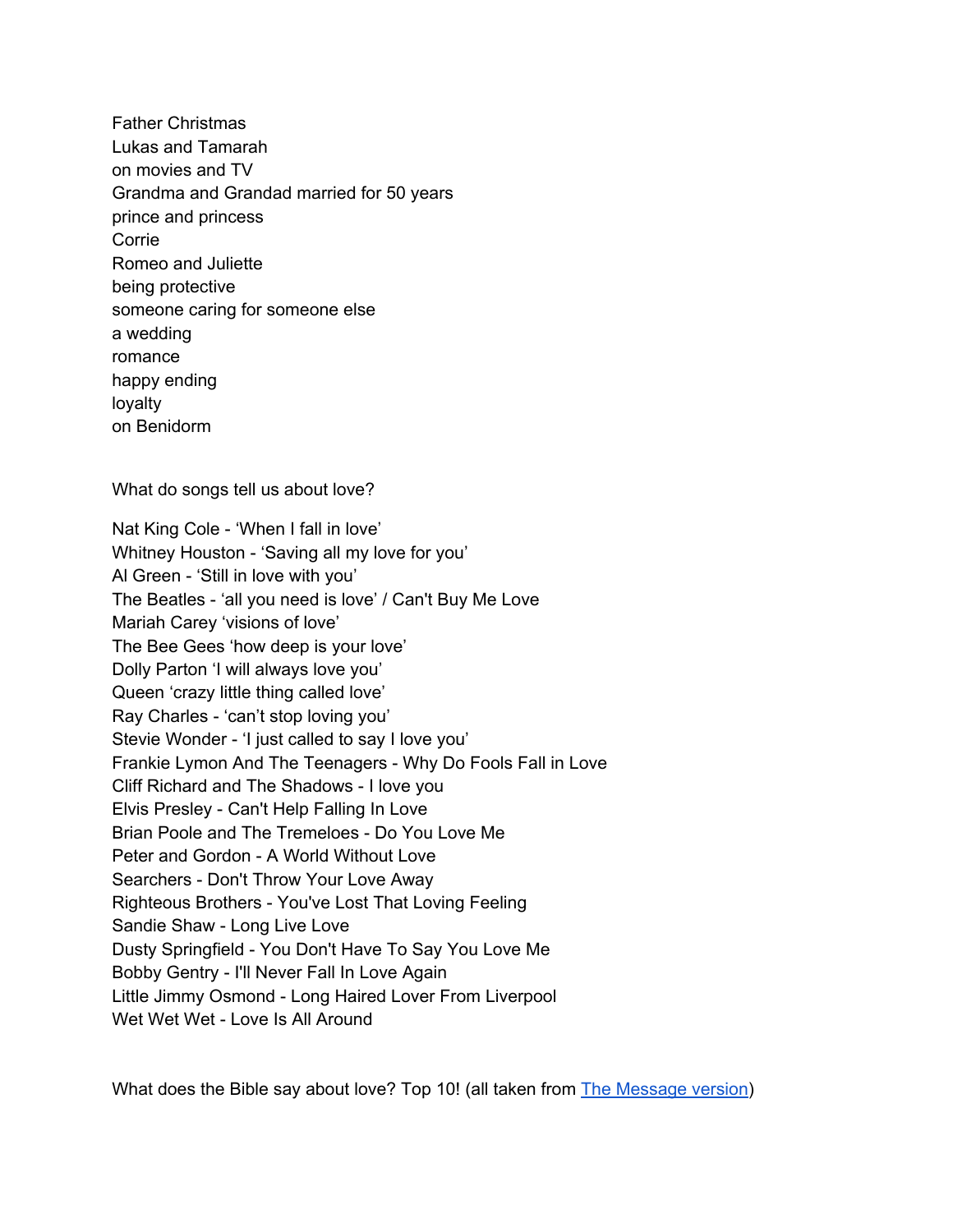**1 Corinthians 13** If I speak with human eloquence and angelic ecstasy but don't love, I'm nothing but the creaking of a rusty gate. If I speak God's Word with power, revealing all his mysteries and making everything plain as day, and if I have faith that says to a mountain, "Jump," and it jumps, but I don't love, I'm nothing. If I give everything I own to the poor and even go to the stake to be burned as a martyr, but I don't love, I've gotten nowhere. So, no matter what I say, what I believe, and what I do, I'm bankrupt without love.

Love never gives up. Love cares more for others than for self. Love doesn't want what it doesn't have. Love doesn't strut, Doesn't have a swelled head, Doesn't force itself on others, Isn't always "me first," Doesn't fly off the handle, Doesn't keep score of the sins of others, Doesn't revel when others grovel, Takes pleasure in the flowering of truth, Puts up with anything, Trusts God always, Always looks for the best, Never looks back, But keeps going to the end.

Love never dies.. Trust steadily in God, hope unswervingly, love extravagantly. And the best of the three is love.

**John 3:16** - This is how much God loved the world: He gave his Son, his one and only Son. And this is why: so that no one need be destroyed; by believing in him, anyone can have a whole and lasting life. God didn't go to all the trouble of sending his Son merely to point an accusing finger, telling the world how bad it was. He came to help, to put the world right again.

**John 13 34-35** - "Let me give you a new command: Love one another. In the same way I loved you, you love one another. This is how everyone will recognize that you are my disciples—when they see the love you have for each other."

**Mark 12:30-31** - love the Lord God with all your passion and prayer and intelligence and energy.' And here is the second: 'Love others as well as you love yourself.' There is no other commandment that ranks with these."

**Romans 12:9** Love from the center of who you are; don't fake it. Run for dear life from evil; hold on for dear life to good. Be good friends who love deeply; practice playing second fiddle.

**Romans 13:10** - Don't run up debts, except for the huge debt of love you owe each other. When you love others, you complete what the law has been after all along. The law code—don't sleep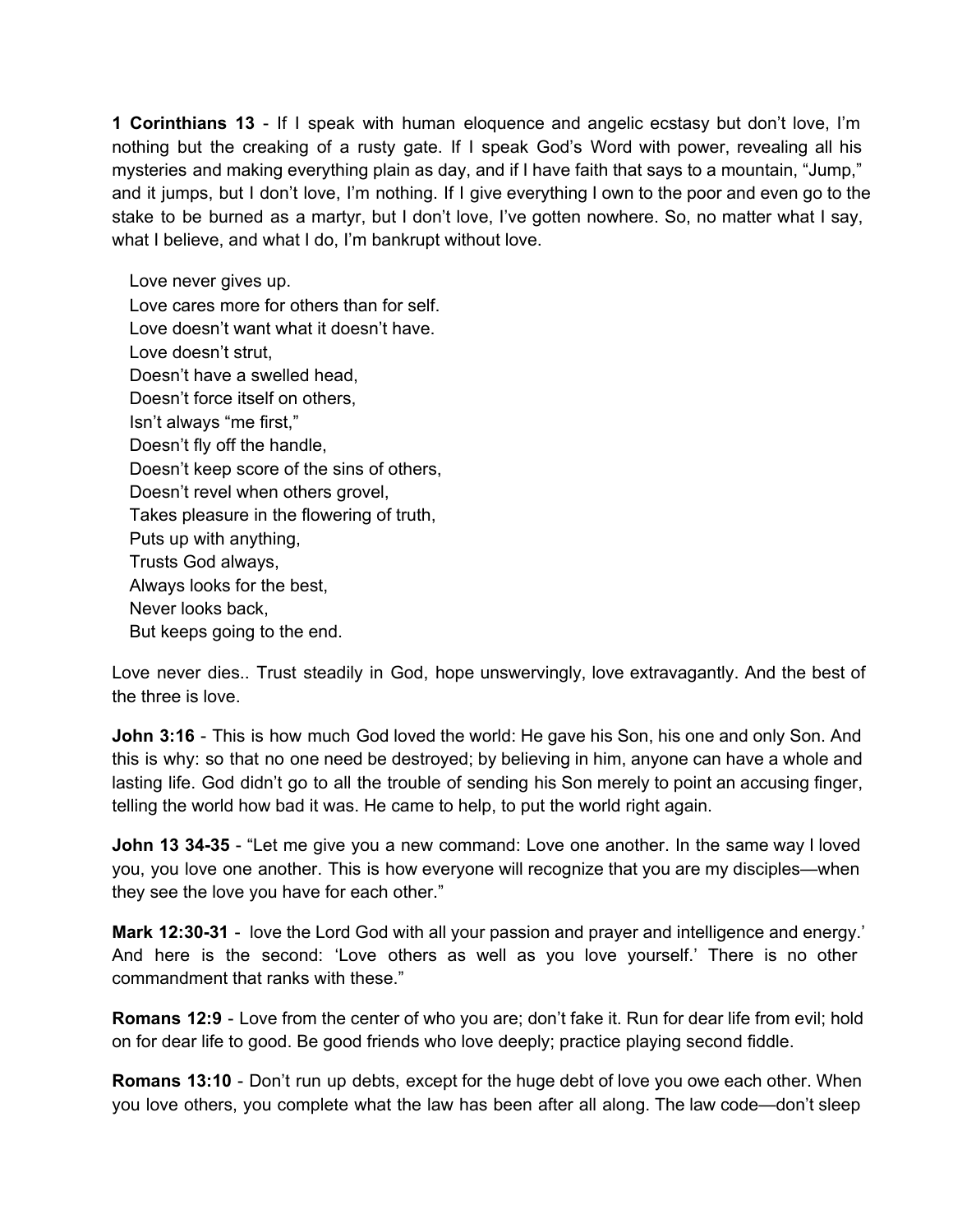with another person's spouse, don't take someone's life, don't take what isn't yours, don't always be wanting what you don't have, and any other "don't" you can think of—finally adds up to this: Love other people as well as you do yourself. You can't go wrong when you love others. When you add up everything in the law code, the sum total is *love*.

**Ephesians 4:2** - pour yourselves out for each other in acts of love

**1 Peter 4:8** Love makes up for practically anything. Be quick to give a meal to the hungry, a bed to the homeless—cheerfully. Be generous with the different things God gave you, passing them around so all get in on it:

**1 John 4** - let us continue to love each other since love comes from God. Everyone who loves is born of God and experiences a relationship with God. The person who refuses to love doesn't know the first thing about God, because God *is* love—so you can't know him if you don't love. This is how God showed his love for us: God sent his only Son into the world so we might live through him. This is the kind of love we are talking about—not that we once upon a time loved God, but that he loved us and sent his Son as a sacrifice to clear away our sins and the damage they've done to our relationship with God. My dear, dear friends, if God loved us like this, we certainly ought to love each other. No one has seen God, ever. But if we love one another, God dwells deeply within us, and his love becomes complete in us—perfect love! … Loving God includes loving people. You've got to love both.

**Colossians 3:14** - And regardless of what else you put on, wear love. It's your basic, all-purpose garment. Never be without it.

*Lots of people have lots to say about love I think:*

*Love has to be demonstrated not just spoken.*

*Love is not a word but an action*

*Love is not something we say rather something we do*

Louise Casey is in charge of the Government's Troubled Families programme and has been for 2 years - in a [Guardian](http://www.google.com/url?q=http%3A%2F%2Fwww.theguardian.com%2Fsociety%2F2013%2Fnov%2F29%2Ftroubled-families-louise-casey-whats-missing-love&sa=D&sntz=1&usg=AFQjCNFviNrmqGZUj9R6IKUm3gys4PUI6g) interview she said:

Tony Blair's former Asbo czar was appointed by David Cameron last year to turn around 120,000 of England's most damaged and damaging families, through a programme designed to replace the old multi-agency muddle with intensive intervention. Each family is assigned a dedicated worker, whose success isn't measured by bureaucratic box-ticking but by the actual change they make. This week Casey announced that they have already turned around 22,000 families, and are on course to transform the rest by 2015.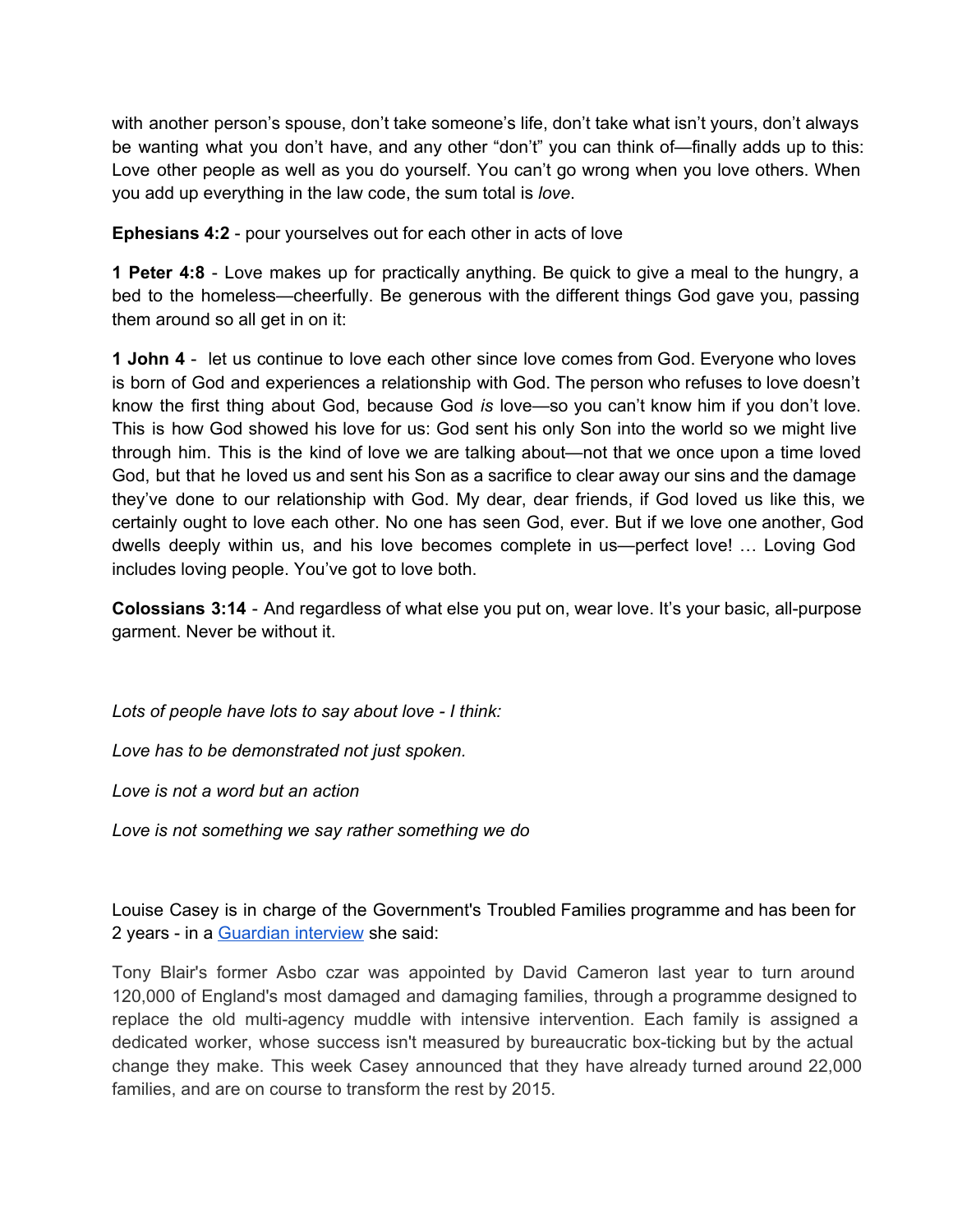Louise Casey said at a conference: "All of what we do turns on something very simple: the relationship between the worker and the family, None of us changes because we are given a report or an analysis. We have to feel that we want to change and know how to change. The difference with family intervention is that they make people believe in themselves. Remember the humanity in it. Forget which agency you are from, and remember the human being."

In an interview with The Guardian paper she say of her work with troubled families - "I completely understand and believe that the thing that is missing in all of this is love" I've been pretty consistent about saying this is not just about spending loads more money, but about behaving differently and getting a different relationship."

"Because some of what people are exposed to is so hard, we create strategies and structures around them to protect the worker, which means we can no longer get to the person we are trying to work with. I think we need to bring back, actually, some emotional exposure, the ability to be human, the ability to empathise, not to be fearful of empathy. Instead we all walk around in these big protective clothes."

"We spend the afternoon visiting families being supported by the programme in Leeds, and the stories of lives drowning in ceaseless violence and abuse, mental illness, gang murders, kidnaps, care, prison, are overwhelming. Along with vast numbers of children, another surprisingly common theme is vast numbers of pets – one team member once even found a horse in a family's living room, and another describes her eyes streaming in a house literally soaked with ammonia from the urine of 10 cats and five dogs. "It looks mad, until you realise they want all those pets because they know their pets will always love them," is the explanation."

As church it is not enough to say 'God so loved the world' or 'Jesus loves you' we have to demonstrate that this is a reality for individuals and our community. I believe, and I see, that the church is in one of the best positions and is one of the most recognised organisations to be able to deliver an action of love to others.

If we are going to help tackle the deepest needs in our communities we need to consider what is most damaging and dehumanizing to those in our nation.

*Groups discuss thoughts on what heard so far, what the Louise Casey article says, what society says about love, what is the most damaging and dehumanizing to those in our nation?*

Jesus is the only teacher / philosophy / viewpoint / faith that goes to the extremes of loving your enemy and going as far as becoming a servant.

**Luke 6:35** "I tell you, love your enemies. Help and give without expecting a return. You'll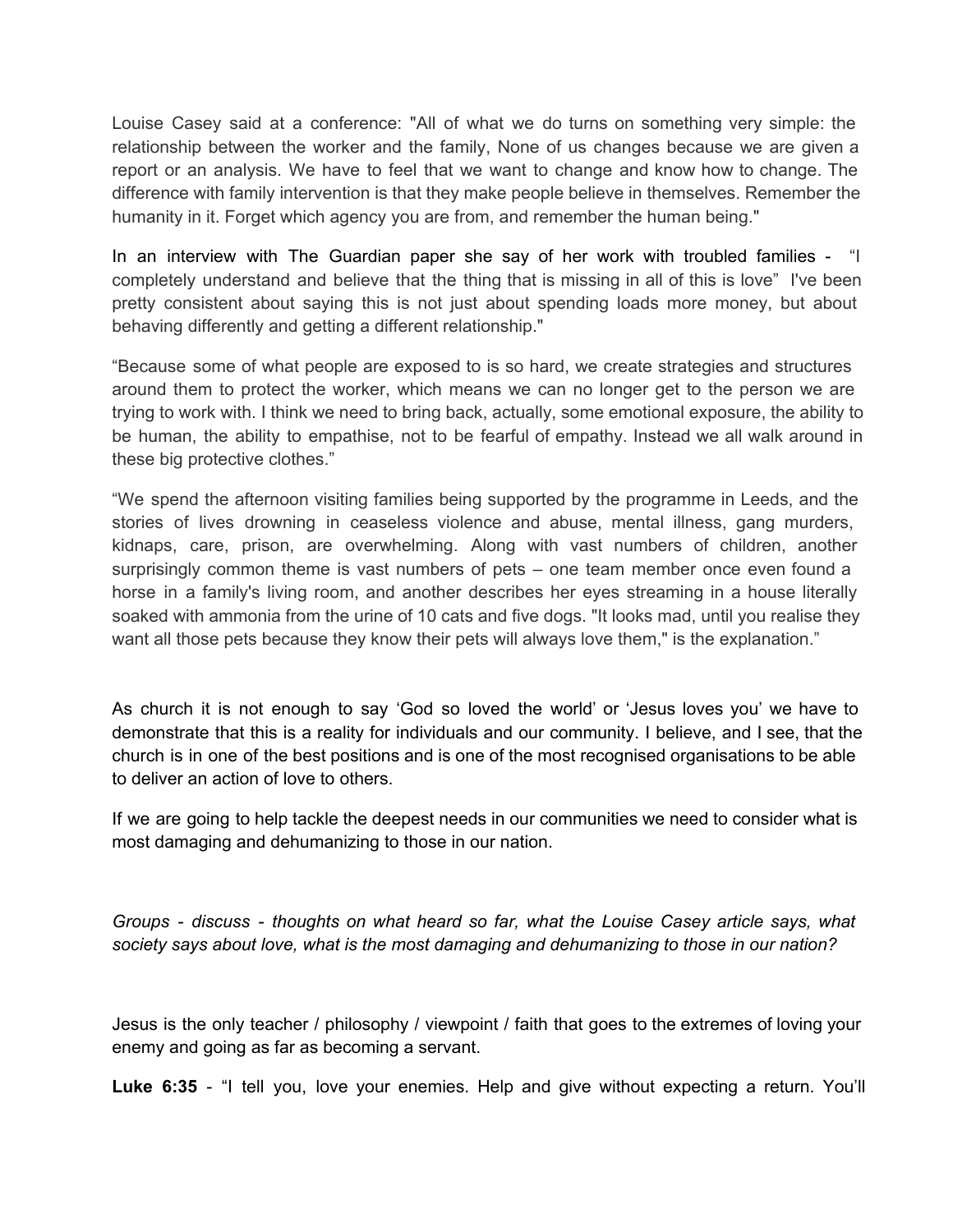never—I promise—regret it. Live out this God-created identity the way our Father lives toward us, generously and graciously, even when we're at our worst. Our Father is kind; you be kind.

The model of love that Jesus offers the world is that of KENARCHY - synthesis of the Greek words *kenō* (to empty) and *arkhō* (to rule) - this is the love Jesus calls us to have, an "emptied out" love for the world. Jesus emptied out sovereign power in love for the world - a model of love measured by readiness to die for others, even your enemies.

### Taken from **Philippians 2**

If you've gotten anything at all out of following Christ, if his love has made any difference in your life, if being in a community of the Spirit means anything to you, if you have a heart, if you *care* then do me a favor: Agree with each other, love each other, be deep-spirited friends. Don't push your way to the front; don't sweet-talk your way to the top. Put yourself aside, and help others get ahead. Don't be obsessed with getting your own advantage. Forget yourselves long enough to lend a helping hand.

Think of yourselves the way Christ Jesus thought of himself. He had equal status with God but didn't think so much of himself that he had to cling to the advantages of that status no matter what. Not at all. When the time came, he set aside the privileges of deity and took on the status of a slave, became *human*! Having become human, he stayed human. It was an incredibly humbling process. He didn't claim special privileges. Instead, he lived a selfless, obedient life and then died a selfless, obedient death—and the worst kind of death at that—a crucifixion.

Because of that obedience, God lifted him high and honored him far beyond anyone or anything, ever, so that all created beings in heaven and on earth—even those long ago dead and buried—will bow in worship before this Jesus Christ, and call out in praise that he is the Master of all, to the glorious honor of God the Father.

What I'm getting at, friends, is that you should simply keep on doing what you've done from the beginning. When I was living among you, you lived in responsive obedience. Now that I'm separated from you, keep it up. Better yet, redouble your efforts. Be energetic in your life of salvation, reverent and sensitive before God. That energy is *God's* energy, an energy deep within you, God himself willing and working at what will give him the most pleasure.

Do everything readily and cheerfully—no bickering, no second-quessing allowed! Go out into the world uncorrupted, a breath of fresh air in this squalid and polluted society. Provide people with a glimpse of good living and of the living God. Carry the light-giving Message into the night so I'll have good cause to be proud of you on the day that Christ returns. You'll be living proof that I didn't go to all this work for nothing.

Unconditional love is a demonstration, action, doing, emptying out - God so loved the world he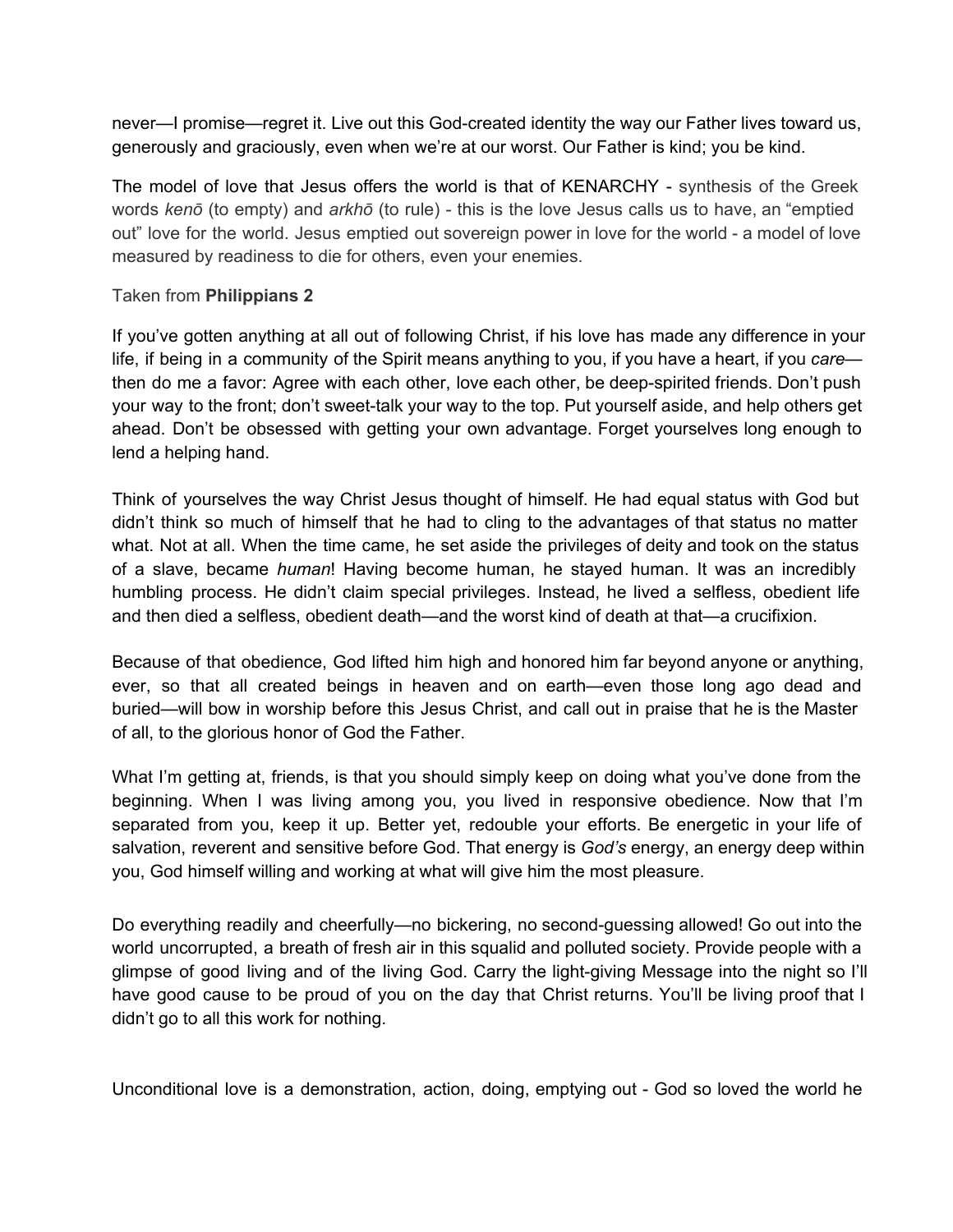### GAVE!

As Church and as Christians we are the demonstration of God loving the world today. We are called to be the ones who live out Philippians 2 as a reality - to be a breath of fresh air in this squalid and polluted society

Looking back in history 50, 60, 70 years the church was at the heart of education, social reform, welfare system, health system - the Government either took them of us or we gave them away! In reality we have spent time since not quite knowing our place in society - now the money has run out we are gaining our job back!

God's Kingdom come, God's will be done, on earth as in heaven.

God's kingdom is place of love, ultimate love, underserved, unconditional, poured out love God isn't going to do anything else to make the Kingdom a reality on earth he gave his son Jesus, who became a servant to others - time of washing feet he was at his strongest as a leader and as God - who lived a radical life, died a radical death, went to hell, offered forgiveness of sin - for all people for all time, came back to life, gave his Holy Spirit according to Ephesians 1 'the same Spirit, the same power that raised Christ from the dead is in you'

My understanding is that it is down to us - with the Holy Spirit's help and guidance yes - but God's Kingdom on earth - unconditional love on earth, is to made reality by the church!

What Jesus did was so amazing, fantastic, so extraordinary, so loving and forgiving it is the ultimate act of undeserved love - period, without end, for all time, for all humanity.

This is the unconditional love people need to see demonstrated!

Touched upon washing feet - ultimate demonstration of love, kingdom, leadership and power

The Sanktuary Street Angels in Telford tell the story of one of the volunteers on his knees cleaning up the foot of a girl who had stood in glass. As he was removing the glass and wiping away the blood he had a vision of Jesus at the side of him who said, "when I told you to wash feet I meant it!" As he finished the girl said, "God bless you" to which he replied "I think he just as!"

In Halifax we once had a Polish man in the cafe who had moved from Poland and lived homeless for 3 weeks - I was in the kitchen and suddenly realised the cafe had emptied as this man had taken his shoes and socks off - probably, by the smell, for the first time since leaving Poland! The cafe filled with the aroma - what this man wanted more than anything was to soak his feet in soapy water.

Street Angels were around in Nazereth Jesus would be on the team cleaning up feet and offering flip-flops!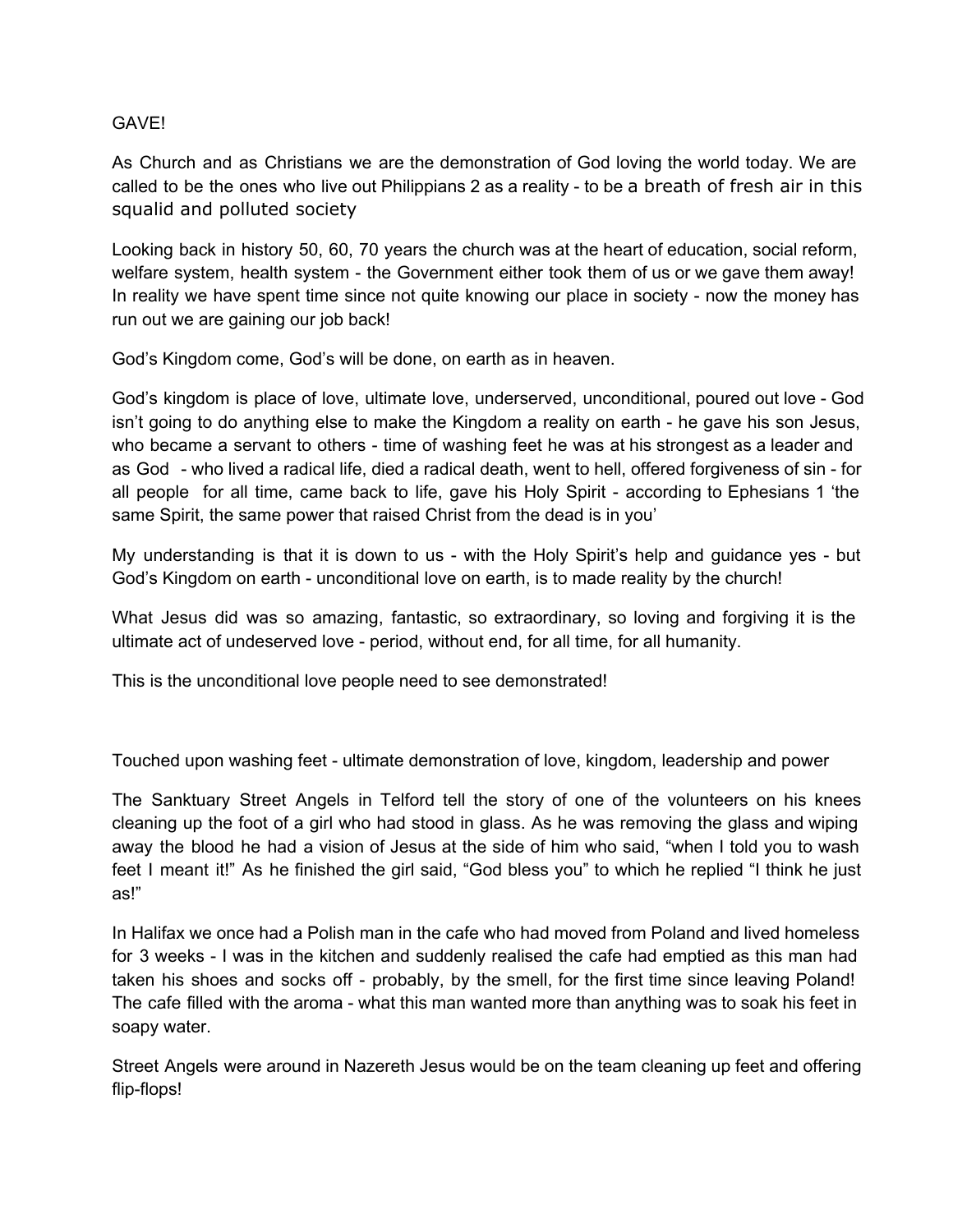Love that is action, love that demonstrates God's Kingdom as reality for every area of someone's life.

Its fantastic that the church is getting its place in our society back again! Number one agency of change, transformation, hope, redemption and life.

Almost every area of need, the areas that dehumanize people, the church is the lead organisation delivering real lasting change:

Debt - [Christians](https://www.google.com/url?q=https%3A%2F%2Fcapuk.org%2F&sa=D&sntz=1&usg=AFQjCNF5OdyWPmuNVeKcAcVQ3HAZBnpDsA) Against Poverty - help 20,000 people a year out of debt!, community money advice, credit unions

Human Trafficking - [CALLA,](http://www.google.com/url?q=http%3A%2F%2Fcalla.org.uk%2F&sa=D&sntz=1&usg=AFQjCNGhhXpVuwEApehcH381PPWtEwIAaQ) [A21,](http://www.google.com/url?q=http%3A%2F%2Fwww.thea21campaign.org%2F&sa=D&sntz=1&usg=AFQjCNFiIY28M4kP2TJat4azC0qLrU0Kkg) [ALove,](http://www.google.com/url?q=http%3A%2F%2Falove.salvationarmy.org.uk%2F&sa=D&sntz=1&usg=AFQjCNFTAcbjAsKGGDxxOFH9EQro5Ov-Bw) Hope for [Justice](http://www.google.com/url?q=http%3A%2F%2Fhopeforjustice.org.uk%2F&sa=D&sntz=1&usg=AFQjCNFdXUhhe4cVI7zFiKOE1BYZgN5yzw) - church is at forefront of seeking change and helping those trafficked

Drugs - agencies like Teen [Challenge](http://www.google.com/url?q=http%3A%2F%2Fwww.teenchallenge.org.uk%2F&sa=D&sntz=1&usg=AFQjCNEBDUwx5shzTvfBnQpxnQY53nS8SA) and many localised drug support and overcoming courses

Hunger - [foodbanks,](http://www.google.com/url?q=http%3A%2F%2Fwww.trusselltrust.org%2Ffoodbank-projects&sa=D&sntz=1&usg=AFQjCNFa4wL8RAhKrWCskXXiet6m0CZKpg) Halifax give out 150 food parcels a week, offer prayer and support to get people away from dependency, recently baptised and confirmed a dozen people

[Marriage](http://www.google.com/url?q=http%3A%2F%2Fwww.relationshipcentral.org%2F&sa=D&sntz=1&usg=AFQjCNHrLugILcQ4fiCEOlLHgFlvMungxg) - Marriage course - becoming recognised as the course to go on if you are struggling in marriage and also as marriage preparation

Alcohol - support for those addicted, alcoholics [anonymous,](http://www.google.com/url?q=http%3A%2F%2Fwww.alcoholics-anonymous.org.uk%2F&sa=D&sntz=1&usg=AFQjCNF137b4y5T6PSLRb2t88-8KrmacMw) Wash My Pink [Jumper,](http://www.google.com/url?q=http%3A%2F%2Fwww.washmypinkjumper.com%2F&sa=D&sntz=1&usg=AFQjCNGU1As05cBGQU6f9v1shyEOTzZf6g) [Street](http://www.google.com/url?q=http%3A%2F%2Fwww.sa-cni.org.uk%2Fangelresources.html&sa=D&sntz=1&usg=AFQjCNFjSec3oisaB6QnLliDei0E6lfZvA) Angels Alcohol and Safety [Education](http://www.google.com/url?q=http%3A%2F%2Fwww.sa-cni.org.uk%2Fangelresources.html&sa=D&sntz=1&usg=AFQjCNFjSec3oisaB6QnLliDei0E6lfZvA) pack

Troubled communities at night - Street Angels - CNI [Network](http://www.google.com/url?q=http%3A%2F%2Fwww.streetangels.org.uk&sa=D&sntz=1&usg=AFQjCNEfs9r2pK6DRbjosMfBrKVF22Sq4A) / Street [Pastors](http://www.google.com/url?q=http%3A%2F%2Fwww.streetpastors.org.uk&sa=D&sntz=1&usg=AFQjCNFJevOrf3R3IzVuXo_ZbvccIRPTVQ) - 300 communities, crime reduced, anti-social behaviour reduced - towns changed from binge to better

Caring for ex-offenders and prison [reform](http://www.google.com/url?q=http%3A%2F%2Fwww.prisonfellowship.org.uk%2F&sa=D&sntz=1&usg=AFQjCNFkEhOO_nkHgGIfUI6TUiScSowpkA) - helping ex-offenders to get away from old habits and friends

Providing lunch for children on free school lunches over school holidays - [Makelunch](http://www.google.com/url?q=http%3A%2F%2Fwww.makelunch.org.uk%2F&sa=D&sntz=1&usg=AFQjCNH5TQvyOZvJQ82iauWzciNeOeF-qQ)

Running Job [clubs](https://www.google.com/url?q=https%3A%2F%2Fcapuk.org%2Fi-want-help%2Fcap-job-clubs%3Fgb&sa=D&sntz=1&usg=AFQjCNGH0FBvVMQ8XhkMu7A07_Xpd84iqA) - helping people get back into employment

Visiting the lonely [elderly](http://www.google.com/url?q=http%3A%2F%2Flinkvisiting.org%2F&sa=D&sntz=1&usg=AFQjCNHWQjyF98oe-zu56GhL9ZlwCU4Ovg) - such an area of need as people live longer - church is at heart of this

Providing extra nursing [support](http://www.google.com/url?q=http%3A%2F%2Fparishnursing.org.uk%2F&sa=D&sntz=1&usg=AFQjCNGHhVJUydbZjL5S1VEeHJaebk38FQ) - especially with those and in areas NHS struggles to fund

Supporting young people struggling at school HYP, young people training and jobs

Night shelters, homeless hostels, homes for homeless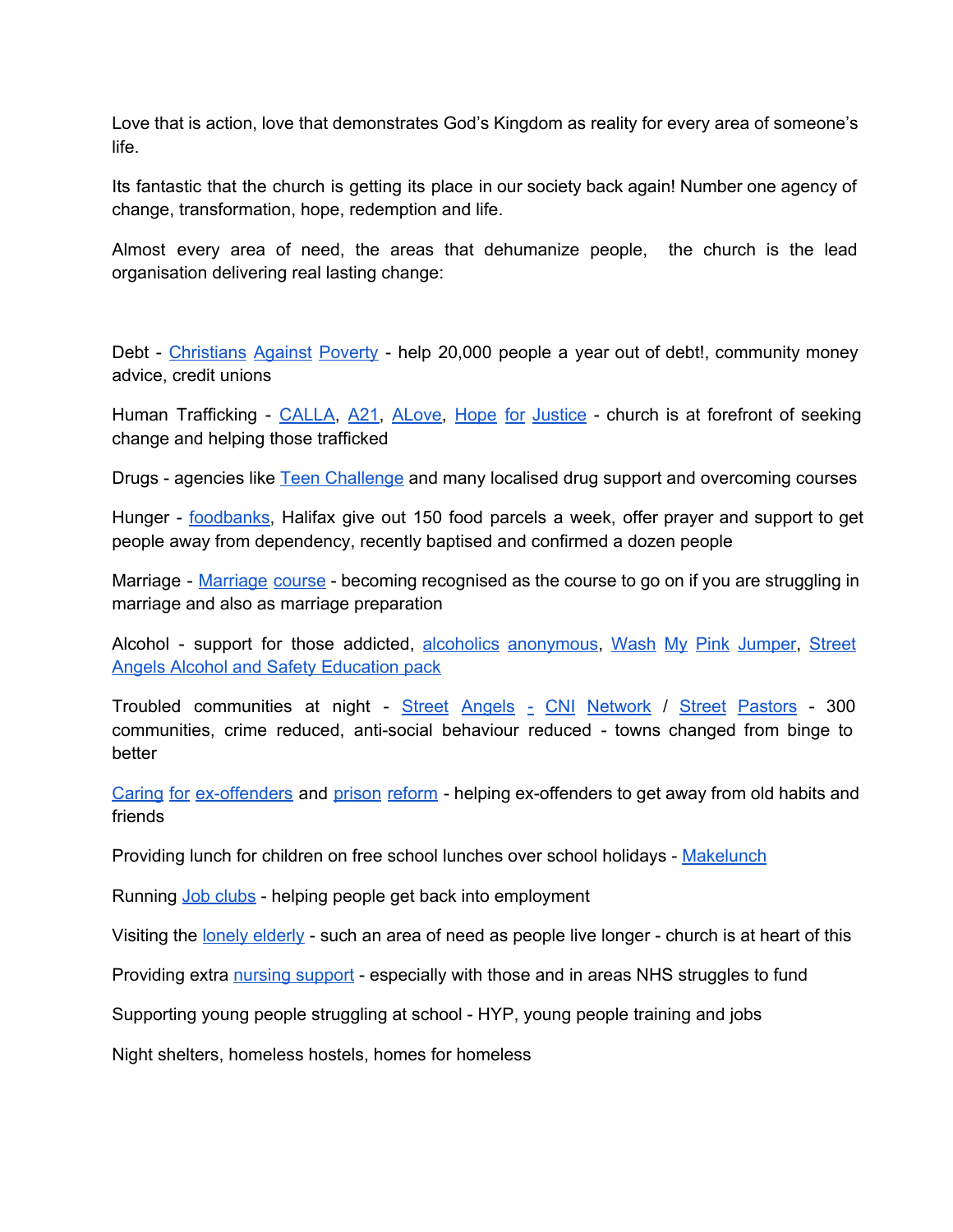Schools work around faith, ethical and moral issues - CICS [Calderdale](http://www.google.com/url?q=http%3A%2F%2Fcicscalderdale.org.uk&sa=D&sntz=1&usg=AFQjCNHjOlfdi0UPEXzXpZnfWEAdxr6r6g)

Talking to Young people about sex and relationships - [Romance](http://www.google.com/url?q=http%3A%2F%2Fwww.romanceacademy.org%2F&sa=D&sntz=1&usg=AFQjCNGqfKE9W2VnnoCBjuh-7KPDOGPIRw) Academy

Running youth provision - ROC [cafes](http://www.google.com/url?q=http%3A%2F%2Froc.uk.com%2F&sa=D&sntz=1&usg=AFQjCNGa-ILsOhKWKuKJ6MrVPHxiFV1PFg), youth clubs, Youth [Angels](http://www.google.com/url?q=http%3A%2F%2Fwww.kingdomfaith.com%2FYorkshire%2FYouthAngels.aspx&sa=D&sntz=1&usg=AFQjCNHs88z4ixTtkUxFcVAhWUeqK-7fUg) - crime reduced in areas where ROC Cafes run!

[ROC](http://www.google.com/url?q=http%3A%2F%2Froc.uk.com%2F&sa=D&sntz=1&usg=AFQjCNGa-ILsOhKWKuKJ6MrVPHxiFV1PFg) - debt centres, advice centres, elderly day-care, community forums, restorative justice (partnership church, police…)

'The church, you see, is not peripheral to the world; the world is peripheral to the church.' Ephesians 1

It is exciting that the church once again has its rightful place in society!

Demonstrating God's kingdom as a reality - seeking justice for injustice, offering underserved love

Gods kingdom come...

Hugely challenged by **Amos 5** (from The Message)

"I can't stand your religious meetings.

I'm fed up with your conferences and conventions.

I want nothing to do with your religion projects,

your pretentious slogans and goals.

I'm sick of your fund-raising schemes,

your public relations and image making.

I've had all I can take of your noisy ego-music.

When was the last time you sang to *me?*

Do you know what I want?

I want justice—oceans of it.

I want fairness—rivers of it.